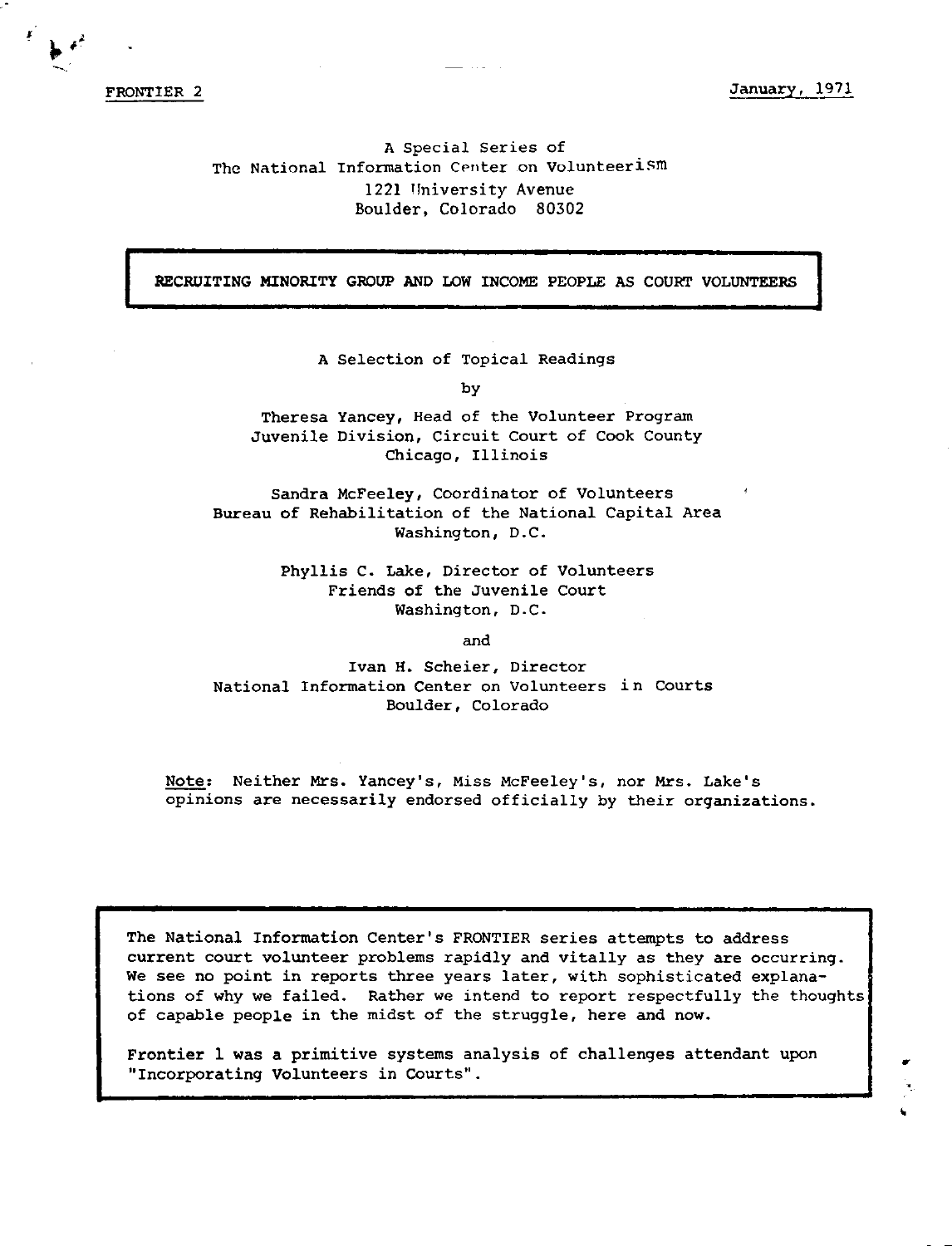## VOLUNTEERISM FOR ALL ... OR ONLY FOR SOME

(Reprinted from the Volunteer Courts Newsletter, August, 1970)

Here's a cheer for middle class militancy, the kind that's powered the **court volunteer movement thus far. But we can't remain just an exclusive mid**dle class club. We must make an effort to attract, as volunteers, those less favored economically, the people who previously have been the clients of the court, not its staff, the people who are truly indigenous to our city ghettos, **our rural slums, etc. We haven't succeeded thus far, by any means, but we have**  to try, and a few seem to be making some headway here; we think particularly of Phyllis Lake, Friends of the Juvenile Court in Washington, D. C. (410 E St., **N.W.,** Zip 20001). Here's a few suggestions for recruiting and keeping poor people:

1. Expense-subsistence money must be routinely, completely and promptly proferred, with dignity. These folks may be willing to work for you free, but they can't afford to lose money doing so. Moreover, maybe the money should be offered a bit ahead of time. Viz. the ghetto lady who wants to come to your volunteer meeting but simply can't afford the \$.90 for a bus cropstown.

2. And why should she have to take a bus crosstown, anyhow? Try setting up your volunteer office and headquarters as a natural part of the neighborhood. Keep the administrative head in the imposing, threatening, and remote courthouse, if you wish, but, for attracting ghetto volunteers, put the day-to-day operation in a "storefront" right in the neighborhood. Volunteer Opportunities, Inc., 501 East 161st Street, Bronx, New York, is trying this.

3. Where possible, try to get a paid professional or sub-professional of similar background to lead volunteers of the same background. As a closely related point, deal with minority group people in their own language - - don't force them to adopt yours. Thus, Los Angeles' VISTO's recruiting brochure, targeted for Spanish-Americans,is written in Spanish.

**4. Relax your requirements as to punching clocks, any bureaucracy, any**  of the more formal stuff. That happens to be a middle class thing. Non-rich volunteers will want to be, have to be (?) less uptight about clock rules. Try to arrange work so they can help you within their own systems of working.

5. Again, when less privileged people come to you (as a group, particu**larly), they may have their own more "militant" ideas about what needs** to be contributed to the court to improve probation effectiveness. They may not accept as readily, or fit your volunteer job descriptions; they have their own ideas; for example, the Hispano college group who may want to fire up your Hispano probationers with pride in their cultural heritage (while your programs may be more to adapt them comfortably to the culture as it is). Ask yourself, are you at least prepared to negotiate here? [And  $-$  - let us face it - - some **groups or individuals may be so distant from the court in outlook, even "militant",**  that there is no real chance they will work totally within the court structure as the court's own volunteers. But that is no reason to lose contact with them altogether, failing to seek at least some areas where mutual interest do coincide. We forward an excellent suggestion in this regard, made by Mr. Fred Persily, Community Services Consultant for the Parole and Community Services Division of the State of California (3745 South Grand, Los Angeles 90007). Mr. Persily suggests that while we are probably not going to "supervise" the work of some minority group people, ex-offenders, etc., in the sense of their being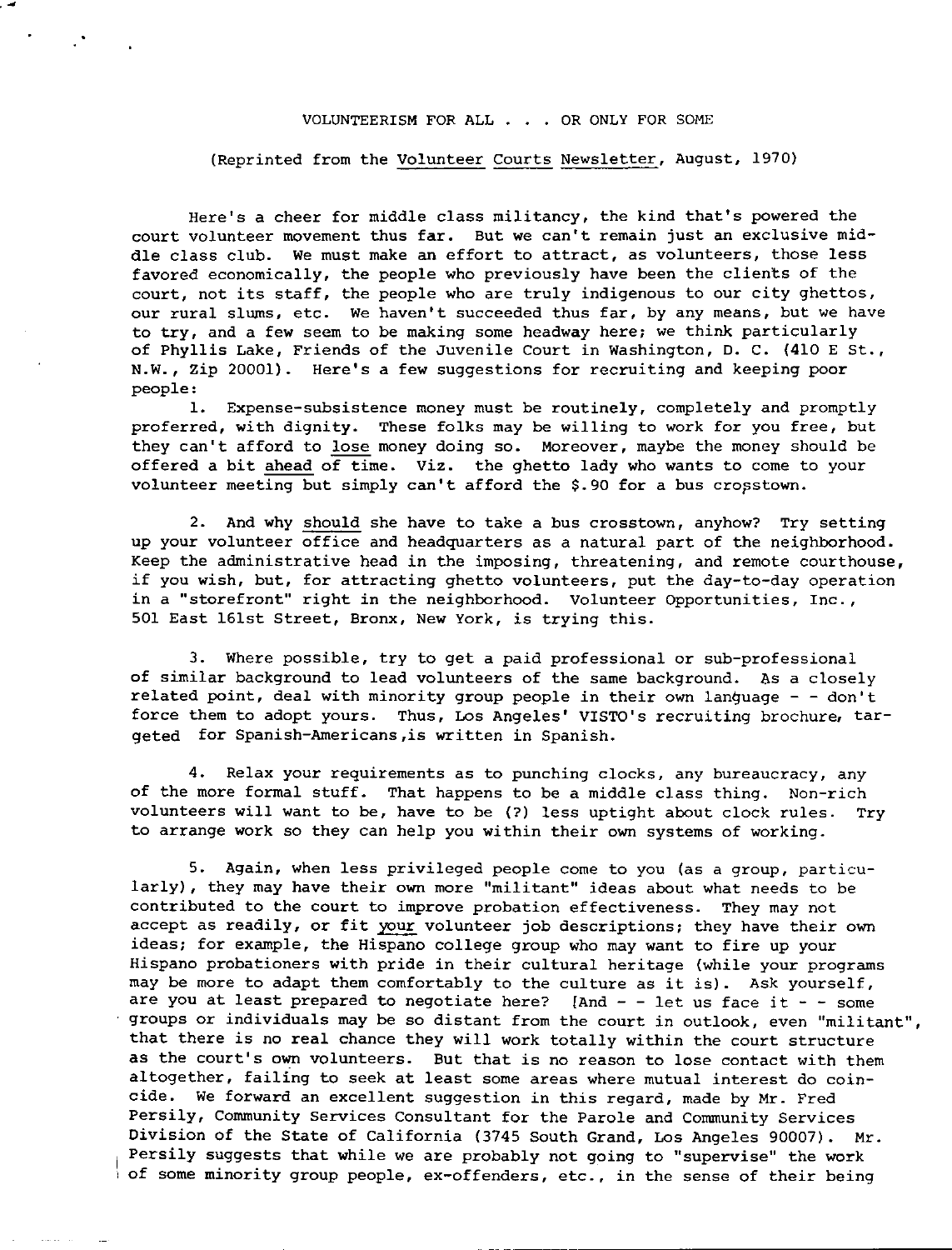**under direct court control, we at least ought to train certain court or correc**tions specialists in how to understand these groups, communicate with them, seeking to avoid unnecessary conflict, while accentuating areas of common objective. This kind of ambassador to militant minority volunteers would indeed have to be as specially selected and trained for this position as any traditional direct supervisor of volunteers. l

#### VOLUNTEERS AND MINORITY GROUPS

(Paper read at the Volunteers in Probation Conference, Detroit, Michigan, October, 1970, by **Mrs.** Theresa Yancey, **Head of the Volunteer Program, Juvenile Division, Circuit**  Court of Cook County, Chicago, Illinois)

My frame of reference on the subject, Volunteers and Minority Groups, which I will discuss in two parts, is limited to our own experiences at the Juvenile Court of Cook County in Chicago, Illinois which I found to be those also shared by some other programs in large cities.

Cook County is a large county with a population of (according to 1960 census) 5 million people; Chicago has a population of 3,500,000. The black pop-Olation numbers 1,250,000, Puerto Rican 20,000 and the Mexican population slightly higher. The 1970 census figures are not available. The juvenile population is not known, but this gives one an idea of the enormity of the population.

I would like to talk about, first, the problems in recruiting volunteers from minority groups and secondly, the problems in the working process and relationships.

To begin the task of recruitment, it would be well to consider that the tradition of Volunteerism is different from one ethnic group to the other.

The Spanish-Americans were traditionally accustomed to having services rendered by the church or religious orders. For them self-organization is new.

With the Orientals and their patriarchal system, outside help was traditionally not welcome.

The Southemand Middle European depended on fraternal self-help in crises, and help outside the family was not understood.

**The Jewish had a strong tradition of "You are your brother's Keeper".** 

The black slaves always helped each other individually. With freedom, responsibility and hardships, came church help and benevolent organization, but mostly services and help came from white man as his redemption. When the need arose however, the black man has always made room for one more at the table, or a pallet on the floor.

There was generally, among all groups, historical acceptance of churchsponsored or state-imposed programs of help.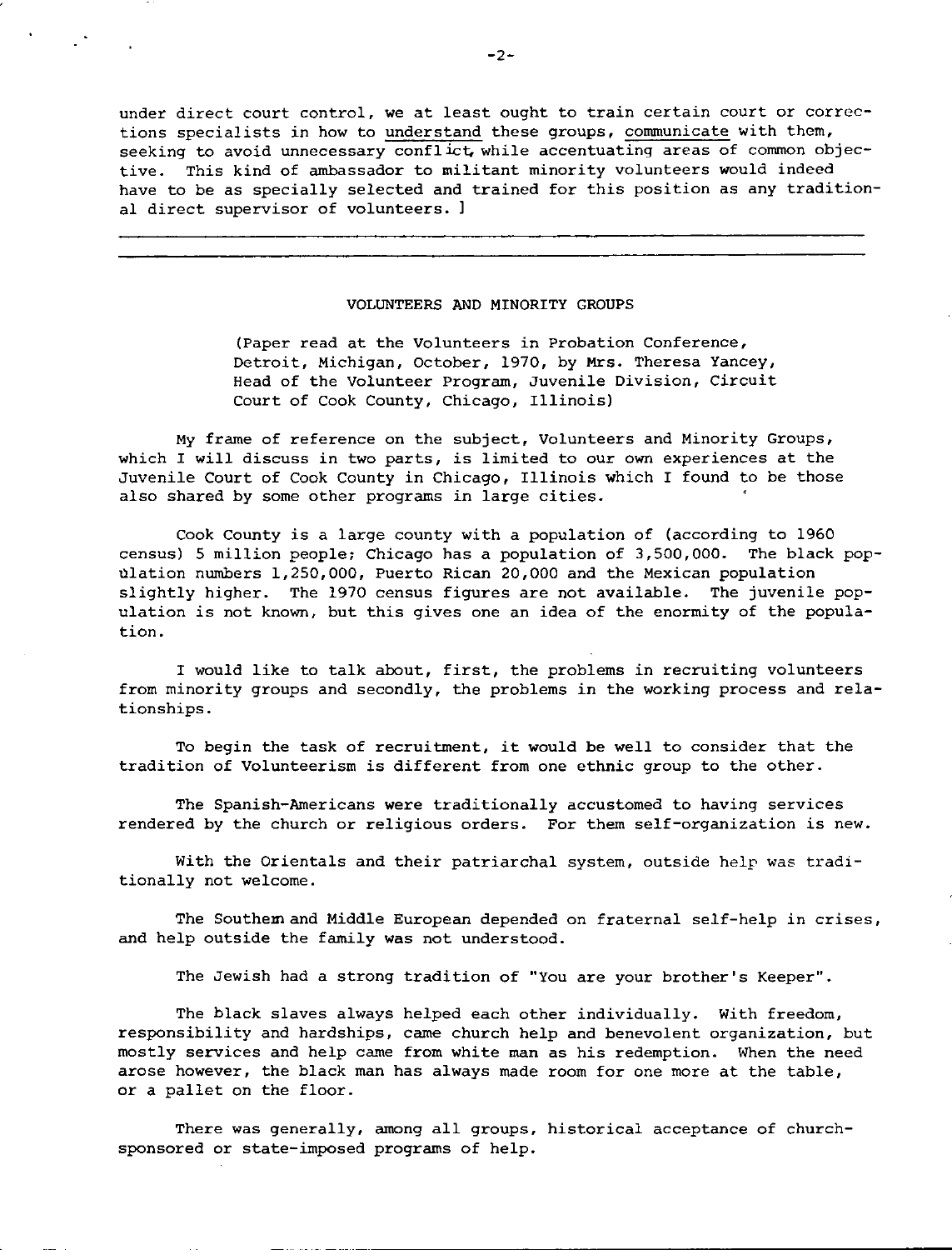When we look closely at the problems in recruiting volunteers from minority groups, and in the working relationships and attitudes in the process, we will find both racial and economic factors involved. Often we find that the economic and social factors outweigh the racial.

Some of the same difficulties exist in recruitment of middle class white volunteers as in the recruitment of middle class Black Volunteers, but there are also some differences that we found. And, some of the same attitudes and prejudices exist among middle class Black Volunteers and other minority groups that exist among middle class White Volunteers in working with minority groups. **Let us examine some of our experiences in Chicago in these areas.** 

Thinking to reach the largest number of good, concerned persons at one **time,** 

1. We started our recruitment in the Black churches. We were disappointed as to numbers. They seem skeptical and inclined "not to condone bad behavior, or rebellious youth". Many were inclined not to get involved in things and to leave it to the paid professional. Many "just did not have the time". The church projects embraced only their own membership and the larger more established program. The church and the Court have not been close together in the Black Com-<br>munity. munity.

2. We secured more Volunteers from White churches with less effort. However, they were not seeking to work with Blacks or other minority groups. Volunteering to work with the courts and with children in institutions was not new to them because of their heritage - church and state.

3. While Blacks do volunteer for work in hospitals, as fund raisers for heart and cancer funds, etc., or work with children in foster homes, or in old folks homes, or in missionary work etc., many Blacks and Spanish people are reluctant to become involved with court problems or the power structure. How**ever, when a strong appeal was made to "Be a friend to a child", they came in**  good numbers. Minorities love their large numbers of children!!! Also twice **as many women volunteered as men.** 

4. Many middle class Blacks fear the wave of juvenile violence and gangs **in their conununities and prefer to remain anonymous. We were quite successful**  however in getting good numbers of Black middle class volunteers. If what I have said before presents a dismal picture, it is not so.

If one can accept some college training and \$10,000 or more income as the line of the middle class from the lower class, our Volunteer Corps boasts a majority in the middle class range, Black and White. Of the 46 Black men, 33 had some college, graduated, or had higher education.

Of the 106 Black women, 57 had some college, graduated or had higher edu**cation.** 

The White segment had similar proportions. Of total of 47 White men, 39 had some college, etc.

Of total of 84 White women, 66 fell in above catagory.

If this classification is acceptable, then our middle class Blacks have the time, and give their services to this program.

5. Recruitment of Volunteers in Black Communities must be more aggressive to compete with the larger social movements and civil rights programs, which seem more urgent and immediate. More T.V. coverage, more personal small group contacts, more dramatic coverage on Black radio and T.V. programs and through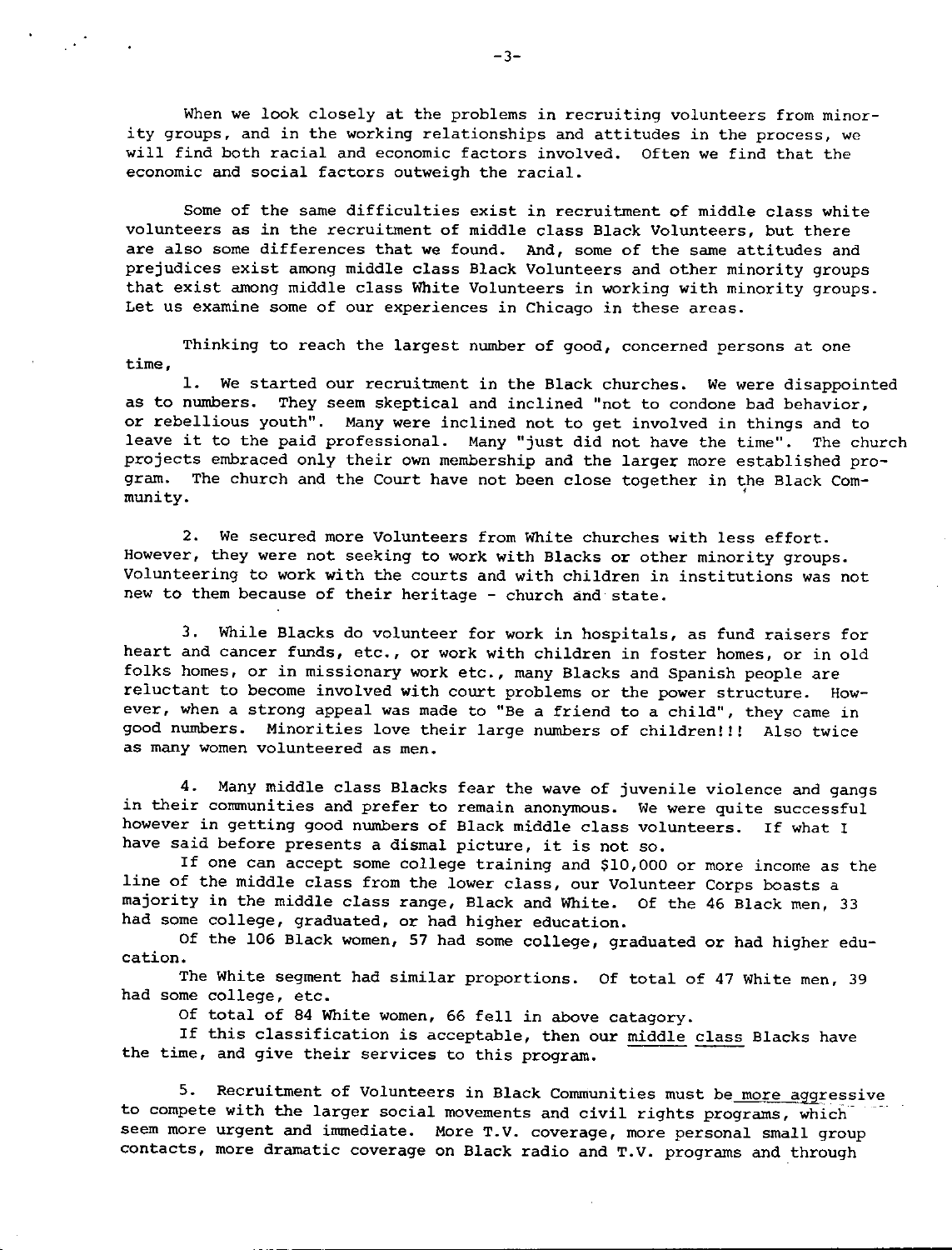**Black news media. Posters, spot announcements and evening and night programs**  on radio and T.V. handouts proved necessary.

6. Recruitment among professional groups gave small but excellent quality returns. Out of a meeting of 35 female AKA Sorors, we secured only 5 Volunteers, but they were excellent teachers with Masters and one PHD degree. All were very warm, and are functioning well. We have not done strong group recruitment among doctors or lawyers but they have not shown interest individually, to any extent. Adams County, Colorado has many White lawyer volunteers we are told, and their program started with recruitment among lawyers, by the Clerk of the Court for **older misdemeanors.** 

Concerned lawyers in minority groups were mostly involved in civil and legal rights cases and volunteer services in their own field. The same seems true of the medical men, who are busy making inroads for Blacks in medical institutions. We do plan to make a bigger thrust into the Black Soroities and Fraternities and Trades. How this will turn out remains to be seen.

7. A small recruitment thrust at the University of Illinois (in Chicago) resulted in 8 Black Student Volunteers out of a class of 40 which resulted in 21 volunteers, 4 of the White dropped out after about three months leaving 9 Whites and the 8 Blacks remain very active. We have not tapped'other colleges **or universities for Blacks or Whites.** 

8. Poor Blacks, as poor Whites, do not readily volunteer because of the reality of the lack of funds, carfare of \$.90 to \$1.10 a week is an extra hardship (some courts have a special fund); if they take the child out, it is much more. Some spend \$8 to \$10 occasionally on an outing.

9. Minority groups, who have more of the poor and sick, have less to offer a child as example in raising himself out of his despair, and though they may have the time, they do not always have the energy, enthusiasm, and **stick-tuitiveness.** 

10. The minorities may also feel insecure,inadequate,and not sure they have a contribution to make, especially if they are poor and uneducated. But we find many have a valuable contribution to make in the way of warmth, sincerity and friendship.

In the processes of assignment and operation of the Volunteer, we find that usually:

a. Probationers relate more effectively with persons of their own race, they feel more comfortable about their shortcomings - Black, White, or Spanish-**American. This is not always true, however, and we have a few cases where there**  is mixed matching with wonderful results and good relationships. We have fine examples of Black forming good relationships and doing wonderful things with **White families and vice versa.** 

[Editor's note, not Mrs. Yancey's note: This excerpt from the February 1970, Volunteer Courts Newsletter " . . . is race a factor in (volunteer-probationer) matching? Most courts appear to think so; that is, wherever possible many courts will match probationer with a volunteer of his own racial background. But could we have been a bit hasty here in assuming this as an invariable rule? The Stiles Hall University YMCA Project (Berkeley, California) had a one-to-one project which matched college volunteers with potentially delinquent boys, in quite structured and supervised relationships.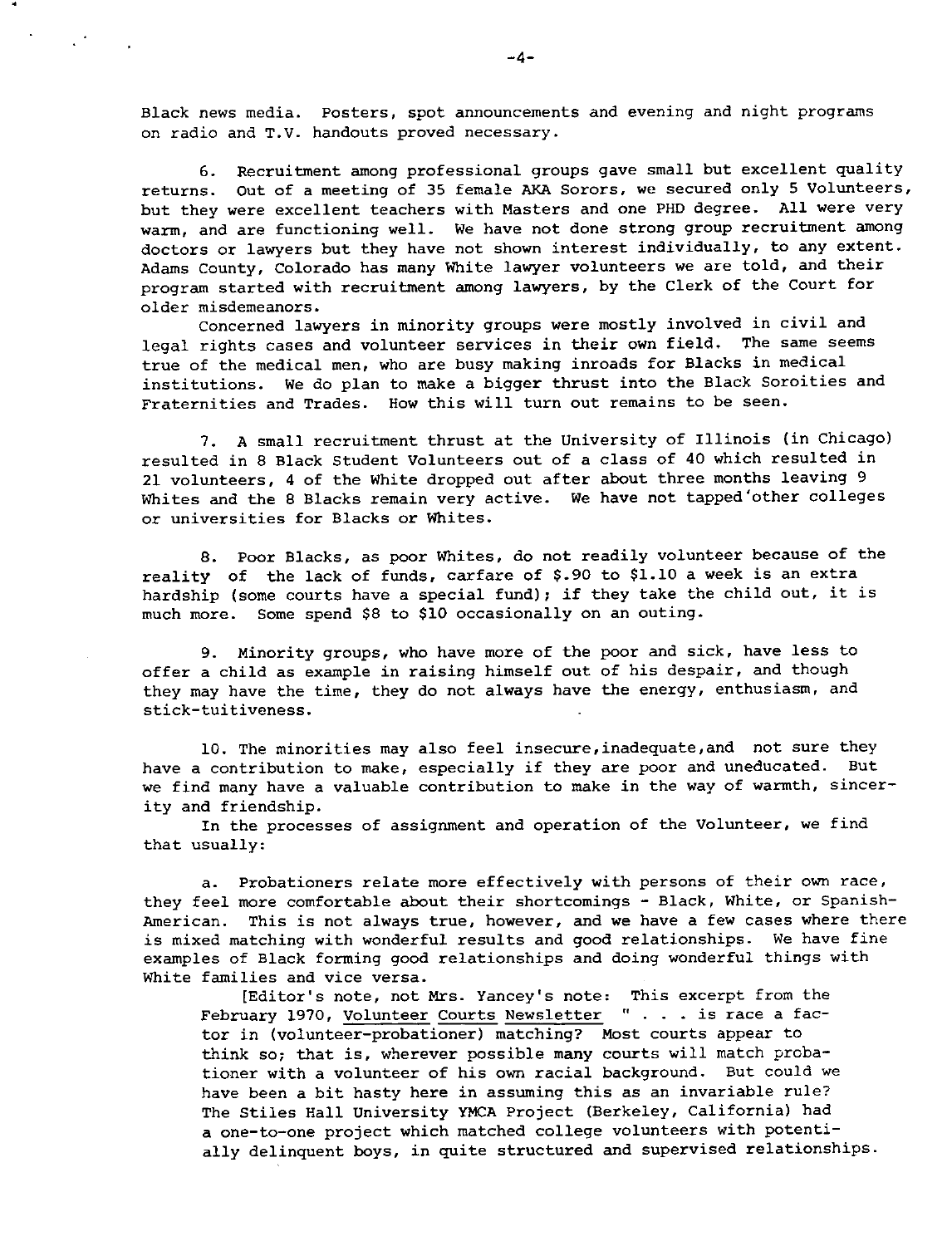Matchings were in all possible combinations: White volunteers with White boys White volunteers with Negro boys Negro volunteers with Negro boys Negro volunteers with White boys The finding: race was not a significant factor in the relationship's • **success or failure."]** 

b. The thing now is "Identification with" "Black for Black" like 150 Negro tutors volunteer from Howard University giving "an image of black womanhood and black manhood" to ghetto children! We are told. These new values may **indicate need for identification "with one's own" and finding out who one is.** 

c. It is not always comfortable in some communities for a Black child to have a White Volunteer or vice versa. We respect the request of the probationer and the family. We do however have some good White Volunteers who move about freely in the Black ghetto the same as some good White Probation Officers. **They become known as "a friend", "for real", and a "real fair person". They**  are respected for what they are. This will also be true of the Volunteer. Some Black kid will be glad to have a White friend.

[Editor's note, not Mrs. Yancey's, excerpted from June, 1969 Volunteer Courts Newsletter, regarding the work of Mrs. Eva Scott, United Planning Organization of the National Capital Area, 1100 **Vermont Avenue, N.W., Washington, D. c. "Mrs. Scott's Volunteer Services Division recently sponsored a session on 'White Volunteers**  in Black Neighborhoods'. Expand 'Black' to Spanish-American, Indian or just plain poor, and you have an issue that sooner or later comes up in all court volunteer programs  $-$  - matching across race or class gaps. Try to sweep it under the rug - - some courts do -  $$ and the rug gets kind of lumpy after awhile. Why not meet it head on, like UPO. To be sure, hard things were said, for example: 'Why not address yourselves to the fact that Black communities do not want White volunteers.' Okay, the feeling was out in the open, for debate and confrontation. And, while volunteers are by no means obliged to do all of the necessary adjusting, they do have to **look** at themselves carefully, to identify in themselves and then obliterate, such volunteer stereotypes as: 'The African Queen', 'Lawrence of Arabia', 'The Messiah', the 'Peeping Tom', 'Shirley Temple', and of course, that lingering lady, the 'Lady Bountiful'.")

d. Volunteers working with minority groups will need to familiarize themselves with the life styles in the community, ghetto conditions, subcultures, and values. And they should not use their own standards to measure the proba**tioner.** 

**e. Matching across race or class may sometimes produce problems. Our**  culture has prepared us for the expected assignment of White Volunteers for Black or Spanish-American children, but not so much for Black or Spanish-Amiercan Volunteers for White children.

f. Black and White may not have had training or life experiences that enable them to shift their social perspectives and identify with people in trouble.

We are saying that the values, attitudes, prejudices of the specific groups have to be reckoned with. They may be restrictive, apprehensive and even antivolunteerism. on the positive side we look for what they can give that no one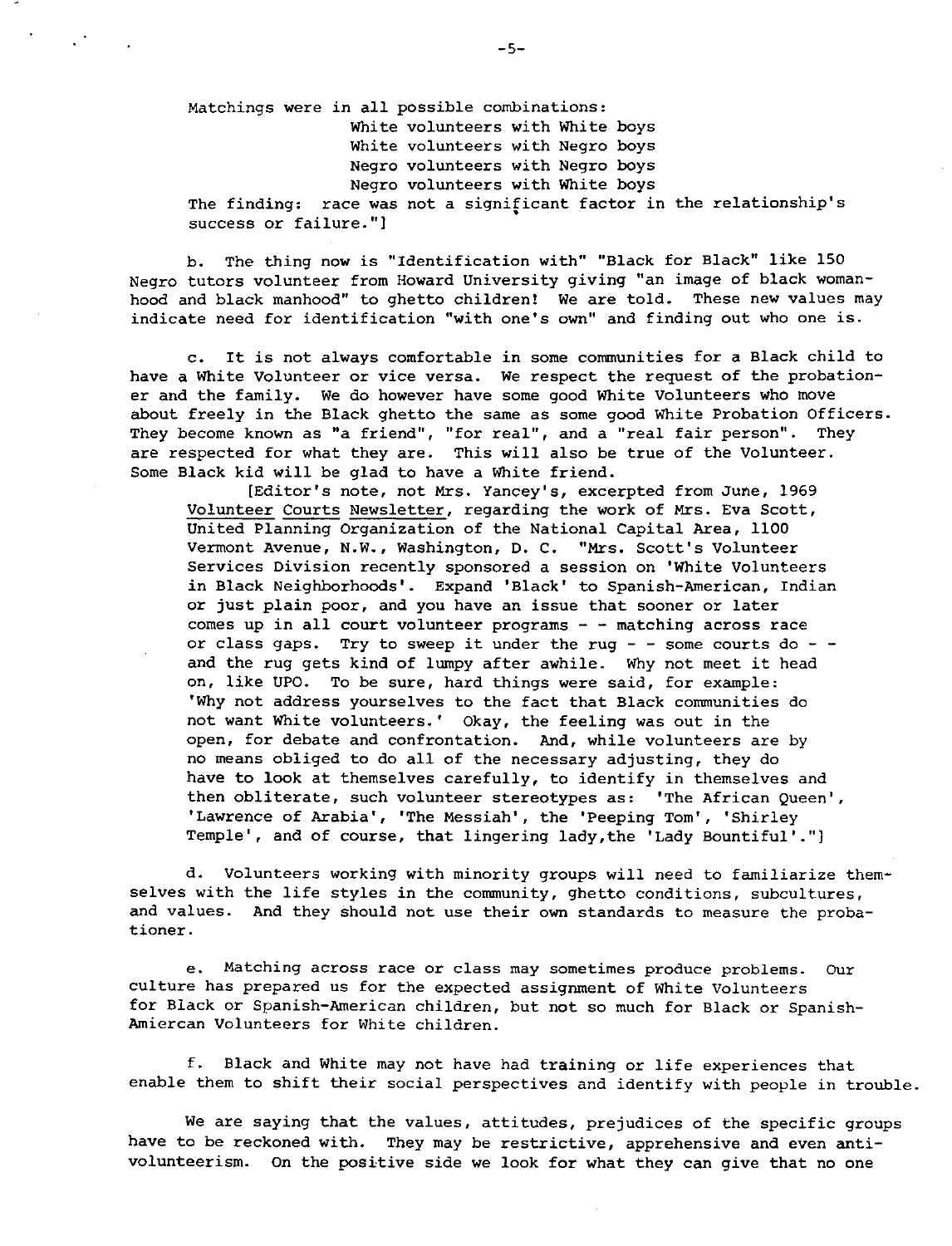else can or what their needs are that will require special assignment of the volunteer.

The thing we found most important was being really sincere and really caring because they can spot a phony. Working as a Volunteer can be very rewarding;working as a Volunteer with minority groups can be more rewarding.

- - - - - - - -

Let's look at the Harris survey done for the Joint Commission on Correctional Manpower & Training on Volunteers: "What kind of people volunteer their services to those agencies who are interested in assisting full-time **personnel in correctional agencies? According to a Harris survey, 57 percent are professionals,executives, or other white collar workers. Twenty-six per**cent are housewives. Better than 50 percent of the volunteers have a family income in excess of \$10,000. Almost 50 percent are college graduates and 74 percent have had at least one year of college. More than 90 percent of present volunteers are White. Most are motivated by altruism - the need to help others." Very few had any actual knowledge of the specialized area of problems which they were desirous of helping to solve and very few of the agencies using such help had meaningful training programs designed to increase the expertise of the volunteers.

Our experiences are in agreement with this report except we find the statement "more than 90\ of Volunteers are White" is not true. Blacks are volunteering in larger numbers and we have more Black Volunteers than White. Though we admit the original recruitment thrust was in the Black community, other recruitment efforts were geared to the White community and we came out about even .

### . ABOUT RECRUITING BLACK VOLUNTEERS

(Excerpts from a personal communication to the National Information Center's Director, August, 1970, from Sandra McFeeley, Coordinator of Volunteers, Bureau of Rehabilitation of the National Capital Area, Suite 520, 666 11th Street, **N.W.,** Washington, D. C. This organization has **been using volunteers in correctional settings for at**  least fifteen years. In very kindly granting us permission to quote from her letter, Miss McFeeley stresses her own limited experience in the area and that others know much more. However that may be, we are grateful for her willingness to put her opinions on the line for **all of us to benefit from, whether we agree or disagree.)** 

"The (volunteer) sponsor program is fairly closely held to the one-to-one friendship concept, and volunteers interested in other kinds of relationships with the institution are referred to its Recreation Department.

Because all but a few of the children and most of the staff are Black, to have an all-white volunteer group (particularly the sponsors) is racist, paternalistic, and detrimental.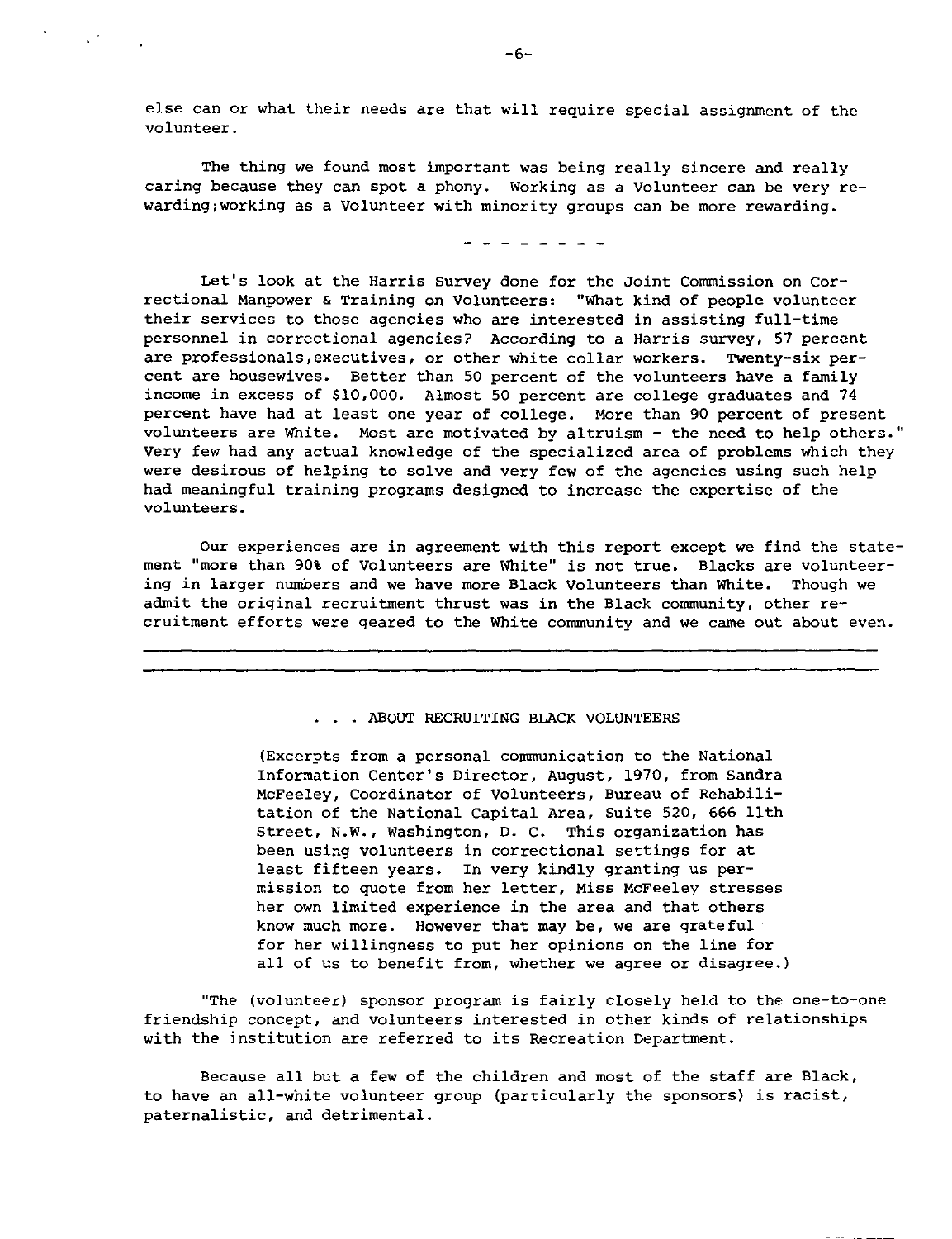However, our experience has been that the invitation to join must be more aggressive and more active for the Black community. Several reasons may be suggested for this: larger social movements (Resurrection City; Mississippi Project, etc.) may be more attractive and answer a more desperate need. Black adult's status (and income and leisure time} is harder in coming, more recent, and more precarious than his White counterpart's. If he takes his assigned youngster home to play or out to eat, he may be more painfully selfconscious of the child's lack of social skills.

we should be clear however that 'middle class' is not necessarily different from 'indigenous'. The indigenous people of Washington embrace all social and economic classes and a wide variety of lifestyles and values. In an effort to make the volunteer group diverse, we draw on as many groups as possible.

Many mass recruiting techniques are counterproductive for enlisting Black volunteers. Too often most of the respondents are White. Additionally the screening process is time consuming, and the problems of small staff, great distance between city and institution, and the need to provide a challenging but not discouraging orientation means that a great deal of time is consumed in finding the few suitable volunteers.

Young Black professionals are reached best through community publications such as "Black Dollar" magazine, and the "Drum" (an underground newsletter by and for Black Federal employees}. Speaking to groups like "Blacks for the American Dream" and noontime forums at federal agencies is also effective, if adequate preparation is made for the attendance of target groups.

My experience, which is limited and reflects some of the (initial) difficulty of being a White volunteer recruiter, suggests that middle-class church groups are the least responsive. Ministers are a bit suspicious and politically **wary.** Why should they hook up with what appears to be a white local social **agency when their social action energies are more easily mobilized around larger issues? In some cases the Christian social action committee is better**  equipped to talk about than do social action.

**We are moving in two new directions: there is a weekly "Black News" on**  a local Metromedia TV station. We have interested some of the crew in volunteering; the audience is the next target. The Tent City Rangers, a SCLS-affiliated group formed after Martin Luther King's death, has become involved in school patrolling and other community protective work with the blessing of the school board, police and groups seeking protective services. They are responding to recruitment efforts and seem to be more able recruiters of additional volunteers.

We still feel ourselves a new group and nearly every approach seems to **be an experiment. The normal frustrations of recruiting volunteers seem more**  acute when the target group is Black: people listen eagerly, express great interest in the concept and activity of the program, but can't quite make it **to the first interview."** 

Miss McFeeley closes by noting that recruiting leads naturally to a discussion of how one sustains and guides the efforts of minority group volunteers, **once they've been recruited.** 

In a later letter (November, 1970) she notes a quickening interest in this whole area: "Many agencies in Washington are actively seeking low-income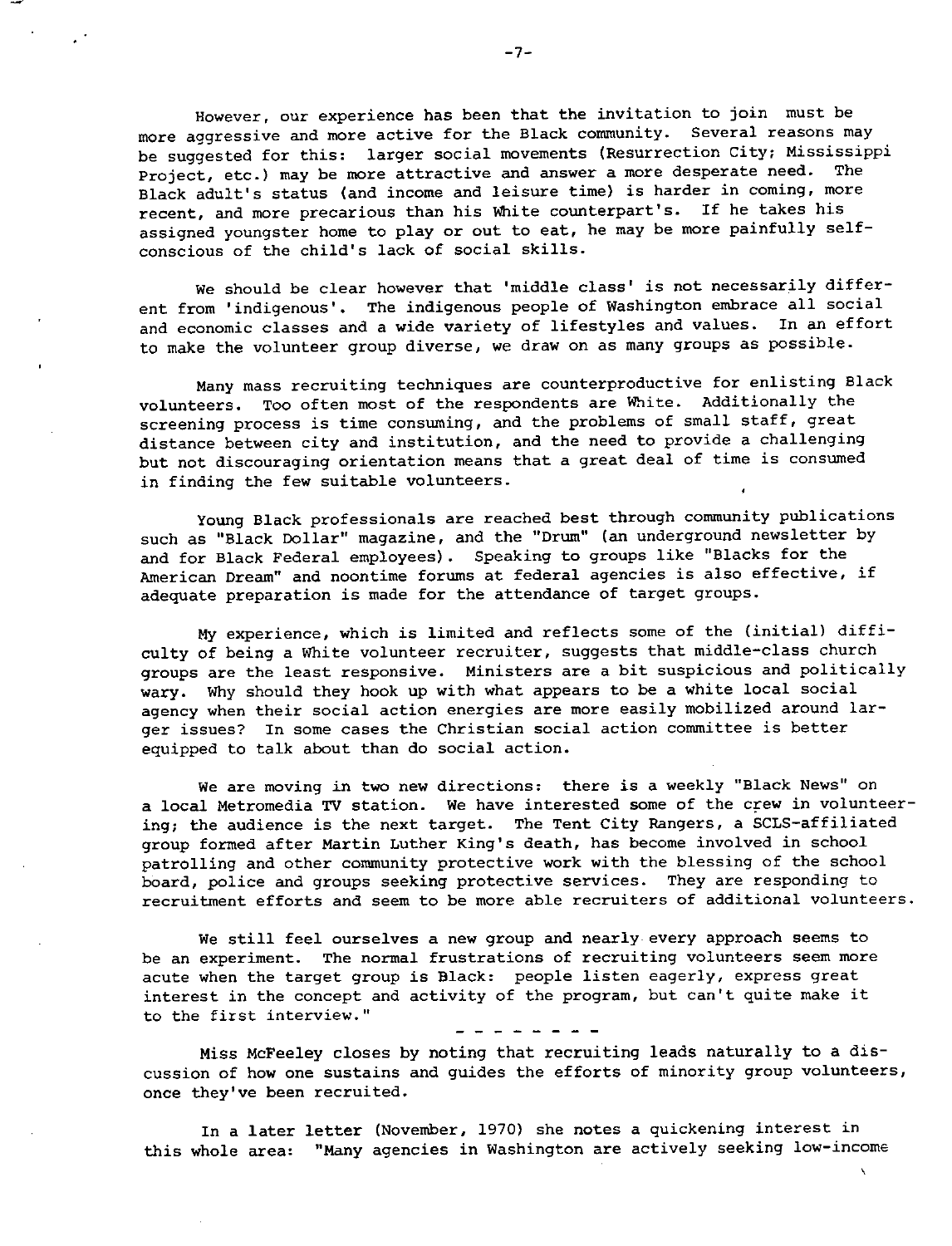and minority group volunteers. Some of these are the D. c. Red Cross, Big Brothers, and the Social Service Administration. While their experiences are not primarily with adult or juvenile offenders, they have similar problems and rewards of involving and sustaining volunteers."

# ON RECRUITING LOW-INCOME VOLUNTEERS

(Prepared in December, 1970, in response to a special request from the National Information Center,by Mrs. Phyllis Lake, Director of Volunteers, Friends of the Juvenile Court, 410 E Street, N.W., Washington, D.C.)

'Volunteer Coordinators who are interested in low income, minority, Black volunteers, whatever the label, may really not know where to look, how to relate or to keep them after they've signed up. They also may be doing the right thing for the wrong reason or defining low income incorrectly.

First, let's assume that low income Volunteers are there to be found, and that the Volunteer Program offers them meaningful assignments once they have expressed an interest.

Second, hire people for the staff who are knowledgeable about the community and can readily relate to low income people.

Third, change the focus of the program so that it meets the needs of low income people.

GET YOURSELF READY. Become knowledgeable about the community problems faced by volunteers. That means going where the action is, not expecting it to materialize at your feet.

It means, for example, offering suggestions for solving problems brought out at community meetings, after neighborhood people see specifics as problems. It means having patience and knowing when to be quiet. Community participation is required.

Make sure the volunteer understands how his job is related to the smoothness and efficiency of the overall operation of the volunteer program.

Examine your own attitudes and motives for the thrust toward low income Volunteers. Low income does not necessarily mean dull, insensitive or lack of ability. People who have had to deal with a myriad of agencies in order to secure their daily bread certainly have an idea as to how an office should be run. Be prepared to spend time training them as you would any other volunteer.

As you would any other volunteer -- why make a distinction, why make it a separate category in the statistics. If you do, you will surely lose the respect of your volunteers. Examine your own motives and forgo the publicity.

GET THE ASSIGNMENT READY. Look for specific jobs to be completed at odd times. Low income volunteers are not usually reliable for a number of good reasons, so don't give them assignments which call for continuity. Lack of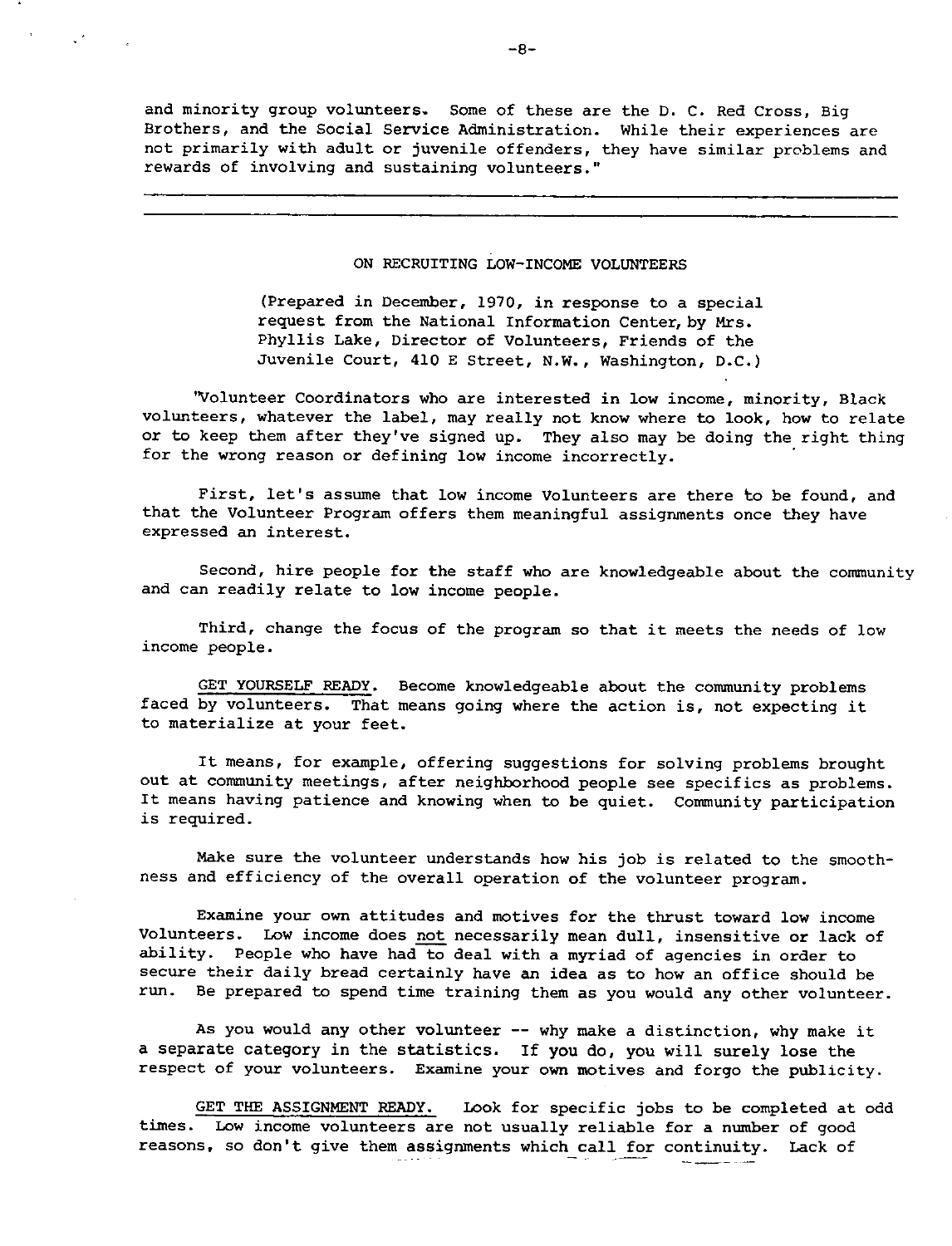**money for transportation, or baby sitter, an unreliable baby sitter, doctors'**  appointments which are an all day affair for low income people, as are visits to Social Welfare agencies for securing necessities, like food stamps, etc.

There are always jobs which go lacking in any office, I never have the time to do follow up on volunteers who fail to show for orientation sessions.

Coordinators should explore the use of Juvenile Court clients in the office. I have found several teenage girls, currently on probation, to be helpful. They enjoy clerical jobs and routine chores. I am especially glad to see them when it is time to assemble and mail the Newsletter. Most teens like to use the phone. Questions designed to get specific information should be written out before hand· and given to the volunteer to use as a guide when calling "delinquent volunteers", (those who do not regularly report contact with the children or those who sign up and make a million excuses for not reporting) .

These assignments serve many useful purposes: (1) they provide the delinquent volunteer with office contact; (2) since each contact effort is dated, they justify record discard; (3) they provide the volunteer with a status job; (4) they all can be terminated at any point, to be resumed when'ever another volunteer is available.

Low income volunteers are also very helpful in reminding active volunteers who forget to send in time and attendance forms; they can collect the attendance record over the phone.

If a specific program only uses Volunteer Aides, many can gather school information over the phone for several Probation Officers.

SCOUT AROUND. Use Community Action Agencies, Anti-poverty Agencies, read your daily newspaper, etc. Wherever low income people gather there are potential volunteers. Suggest that low income volunteers bring a friend along to work on a related assignment.

KEEP YOUR VOLUNTEERS. Use part of budgeted funds to defray transportation expenses. Here in Washington a round trip, bus fare, will cost \$.80.

Now that you and your low income volunteers are ready to begin, be sure you know within yourself, why you recruited them. Be sure the reason is not a **matter of 11 vogue 11 but a genuine interest in allowing less fortunate people a**  chance to share in a very rewarding pursuit once reserved for the affluent only."

[Editor's note: In the letter with which Mrs. Lake enclosed this contribution, she makes a further statement well worth quoting: "I think it's only fair to tell you that the suggestions I and others will give will not magically answer the question. Either you have a warm, accepting personality, the basic respect needed to draw people to the program initially, and a meaningful relevant Volunteer program which makes them stay, or you haven't."]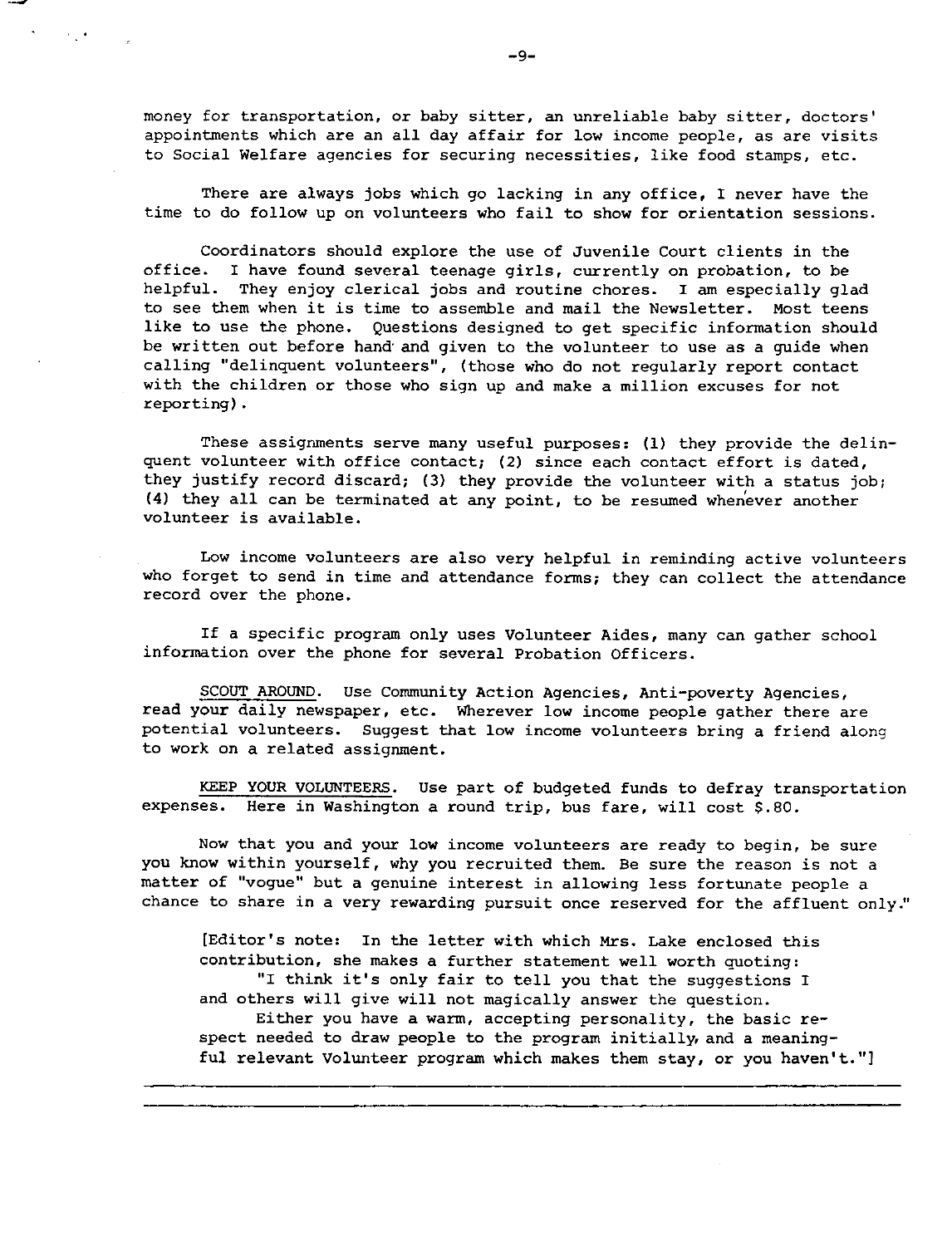## INGROUPS AND OUTGROUPS (II)

(An adapted excerpt from the Volunteer Courts Newsletter, October, 1970. Where previously, these readings have concentrated on the important area of recruiting Black volunteers along with low income volunteers, this excerpt reminds us that there are other minority races we should **involve in our court volunteer work. Indeed, there are**  many minority groups that are not racially defined at all.)

**"Continuing the series "Volunteerism For All . . . or only some", we re** call this statement made about the purpose of correctional volunteer training: to reduce the social distance between the volunteer and the client. At first **we saw that as smart; then we saw it was sad, too. For are we so resigned to**  becoming a comfortable middle class club that "social distance" must be accepted as a given, for training to try to paper over? Maybe social distance between volunteer and client should be better bridged, not by training, but earlier, **by recruiting and screening. Let's review some common volunteer outgroup cate**gories and see what's being done about it, if anything.

Race. Let's talk first about the folks who were here first, the American Indians. We continue to pick up encouraging instances of their being involved. Mr. and Mrs. Earl Allen, Nez Perce people of Lewiston, Idaho, are doing tremendous volunteer work, says Mr. Ernest Callahan, Probation and Parole Officer there. In Billings, Montana, u. s. Federal Probation Officer Arthur Vance (P.O. Box 1113) reports voluntary citizen support was crucial in setting up wilderness pack trips for Indian juveniles and these were led by three Indian adults.

Among other groups which deserve serious mention here, one thinks immediately of Spanish-Americans, and we must give far more attention to this problem.

Age. All our outgroups are not social-cultural, however. Some pretty bad age prejudices linger, too. Old people are often out in the cold, a terrible injustice not just to them, but to clients who could be benefitting from their assistance. Are old people "weak sisters" (as secretly the prejudice says)? **Hear this, from Denver's"Volunteer Counselor": "It is now almost eight months**  since Volunteer Court Services (V.C.S.) was formed, and we're proud to report that for the first four Associate Counselors hired, whose age averages 70 (63 to 77), not a single hour has been lost from work because of illness." Working in the same area as V.C.S. nationally will be "Project Interface", attempting to create meaningful second careers for poverty level older people (55 or above), as paraprofessional probation personnel to assist local court systems. For further information, write Mr. John S. H. Carter, National Institute for Community Development, Inc., 2021 L Street N.W., Washington, D. C.

Parents. Perhaps the most astonishing outgroup is parents of juveniles, when by rights they should be the most ingroup of all. This from a volunteer coordinator in North Vancouver, B.C.: "I certainly feel that it is essential to explain fully and carefully to parents the value of a volunteer  $\dots$ ." Well said, Mr. Mounsey, but who's doing it? No one we know of, really, in a planned and systematic way. Some efforts here and there we've heard of: (1) Prepare a special brochure for parents (or wives of adults) explaining the volunteer program purposes; distribute this right at the beginning. (2) Have a staff person prepared to back this up with a personal chat, answering questions,

 $\mathbf{A}^{(i)}\left(\mathbf{A}^{(i)}\right) = \mathbf{A}^{(i)}\left(\mathbf{A}^{(i)}\right) = \mathbf{A}^{(i)}\left(\mathbf{A}^{(i)}\right)$